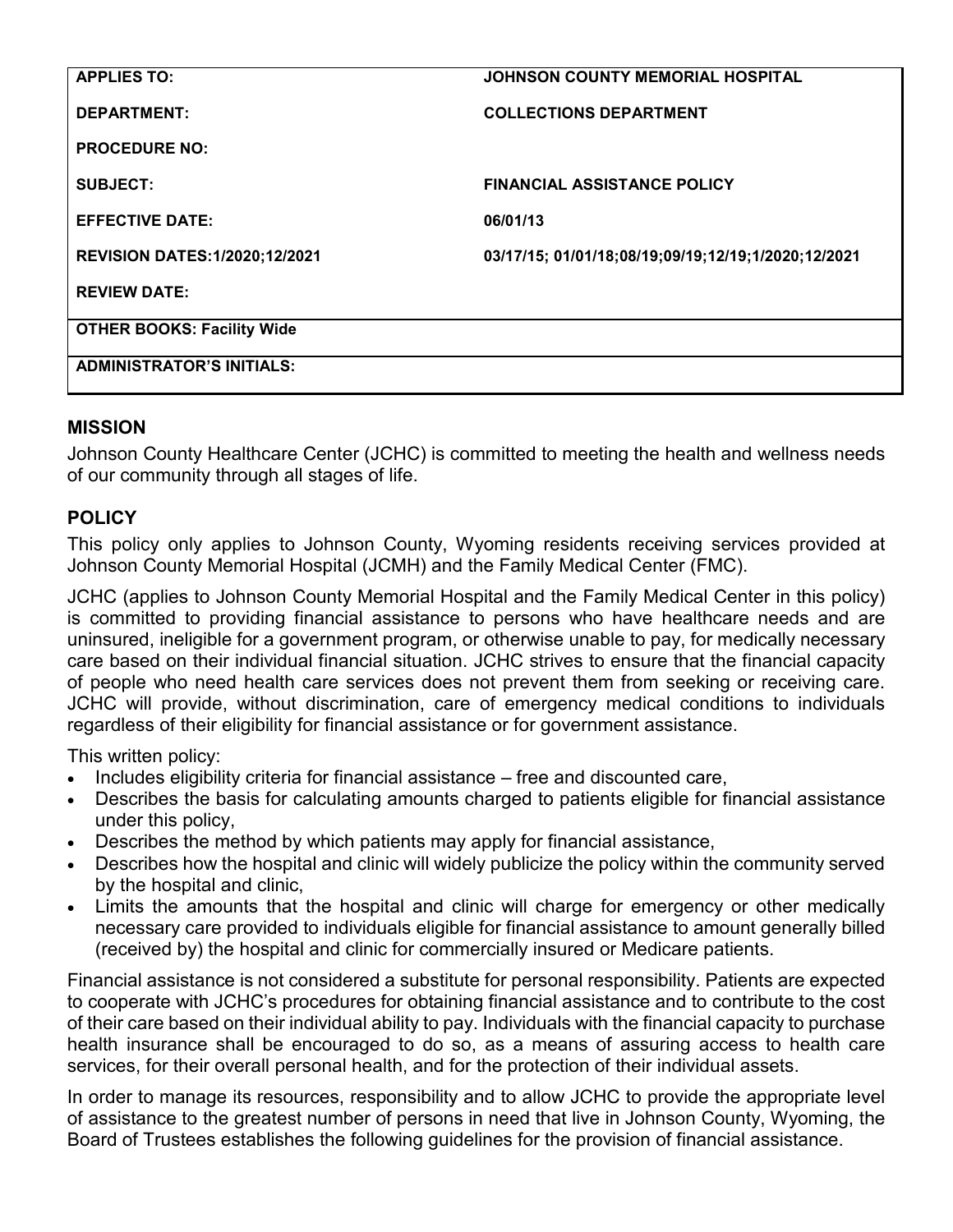#### **DEFINITIONS**

For the purpose of this policy, the terms below are defined as follows:

**Financial assistance:** Healthcare services that have been or will be provided but are never expected to result in cash inflows. Financial assistance results from a provider's policy to provide healthcare services free or at a reduced rate to individuals who meet the established criteria.

**Family:** Using the Census Bureau definition, a group of two or more people who reside together and who are related by birth, marriage, or adoption. According to Internal Revenue Service rules, if the patient claims someone as a dependent on their income tax return, they may be considered a dependent for purposes of the provision of financial assistance.

A **family** is **defined** by the United States **Census Bureau** for statistical purposes as "a group of two people or more (one of whom is the householder) related by birth, marriage, or adoption and residing together; all such people (including related subfamily members) are considered as members of one **family**.

**Family Income:** Family Income is determined using the Census Bureau definition, which uses the following income when computing federal poverty guidelines:

- Includes earnings, unemployment compensation, workers' compensation, Social Security, Supplemental Security Income, public assistance, veterans' payments, survivor benefits, pension or retirement income, interest, dividends, rents, royalties, income from estates, trusts, educational assistance, alimony, child support, assistance from outside the household, and other miscellaneous sources;
- Noncash benefits (such as food stamps and housing subsidies) do not count;
- Determined on a before-tax basis;
- Excludes capital gains or losses; and
- If a person lives with a family, includes the income of all family members (Non-relatives, such as housemates, do not count).

Patient: Person receiving services, guarantor signing for financial responsibility or the person supporting or acting on patient's behalf.

**Students:** Individuals who are enrolled full-time in an accredited college or university and are receiving at least twelve (12) credit hours a semester.

**Uninsured:** The patient has no level of insurance or third party assistance to assist with meeting his/her payment obligations.

**Underinsured:** The patient has some level of insurance or third-party assistance but still has out-ofpocket expenses that exceed his/her financial abilities.

**Gross Charges:** The total charges at the organization's full-established rates for the provision of patient care services before deductions from revenue are applied.

**Emergency medical conditions:** Defined within the meaning of section 1867 of the Social Security Act (42 U.S.C. 1395dd). Emergency Medical Treatment & Labor Act (**EMTALA**)

**Medically necessary:** As defined by Medicare (services or items reasonable and necessary for the diagnosis or treatment of illness or injury).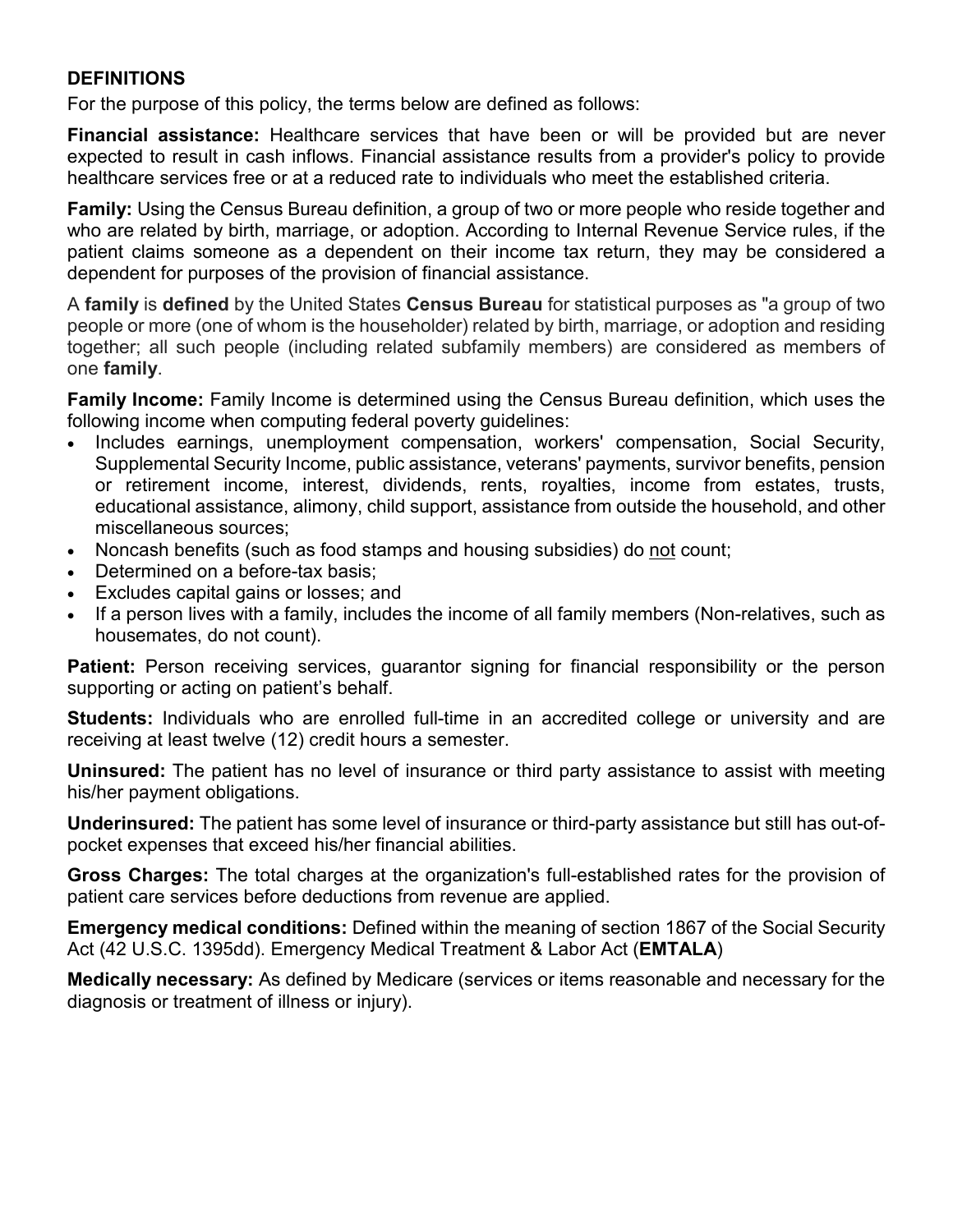### **PROCEDURES**

### 1. **Services Eligible Under this Policy.**

For purposes of this policy, "financial assistance" refers to healthcare services provided by JCMH and FMC with a reduced charge or without charge. The following healthcare services are eligible for financial assistance:

- Emergency medical services provided in an emergency room setting;
- Services for a condition which, if not promptly treated, would lead to an adverse change in the health status of an individual;
- Non-elective services provided in response to life-threatening circumstances in a nonemergency room setting; and
- Medically necessary services, evaluated on a case-by-case basis at JCHC's discretion.

# **2. Amount Generally Billed for Financial Assistance Policy.**

Calculation of Amounts Generally Billed The "Amount Generally Billed" or "AGB" is the amount the Hospital generally bills to insured patients. The Hospital determines its AGB utilizing the method detailed below. The Hospital utilizes the look-back method to establish its AGB and AGB Percentage. The AGB is the Hospital's gross charges multiplied by the AGB Percentage. Patients may obtain the Hospital's most current AGB Percentage and a description of the calculation in writing free of charge by visiting the Hospital's patient financial services office or the Hospital Business Office at 497 West Lott Street, Buffalo, WY 82834, by calling either (307) 684-5521 or via email at [mjespersen@jchealthcare.com](mailto:mjespersen@jchealthcare.com) or by visiting [https://www.jchealthcare.com/wp](https://www.jchealthcare.com/wp-content/uploads/documents/Financial-Assistance-Application-2021.pdf)[content/uploads/documents/Financial-Assistance-Application-2021.pdf](https://www.jchealthcare.com/wp-content/uploads/documents/Financial-Assistance-Application-2021.pdf) . The Hospital calculates its AGB Percentage on an annual basis. For purposes of this policy, each new AGB Percentage will be implemented within 120 days of the 12 month period used by the Hospital to calculate the AGB Percentage.

# **3. Eligibility for Financial Assistance.**

- Eligibility for financial assistance will be considered for those individuals who are
	- uninsured, underinsured, ineligible for any government health care benefit program and/or Gladys Worf Trust, and who are unable to pay for their care, based upon a determination of financial need in accordance with this Policy;
	- have a terminal illness and who has no financial resources or sources of income;
	- have a disabling illness or injury that will prevent him/her from working and who has limited or no financial resources or sources of income; and/or
	- have special circumstances surrounding tragedies or other catastrophic events.
- The granting of financial assistance shall be based on an individualized determination of financial need, and shall not take into account age, gender, race, social or immigrant status, sexual orientation or religious affiliation.
- Financial assistance is generally determined by a sliding scale of total household income based on the *Federal Poverty Level (FPL).* If your household income is:
	- at or below 100% of the Federal Poverty Guidelines, 100% of the account balance may be written off,
	- between 101% and 200%, 75% of the account balance may be written off,
	- between 201% 250%, 50% of the account balance may be written off, and
	- between 251% 275%, 25% of the account balance may be written off.
- Patients with only Social Security or Disability Income may apply for financial assistance yearly with proof of annual income. Financial assistance will be based on the sliding scale above.

### **4. Method by Which Patients May Apply for Financial Assistance.**

Financial need will be determined in accordance with procedures that involve an individual assessment of financial need; and may: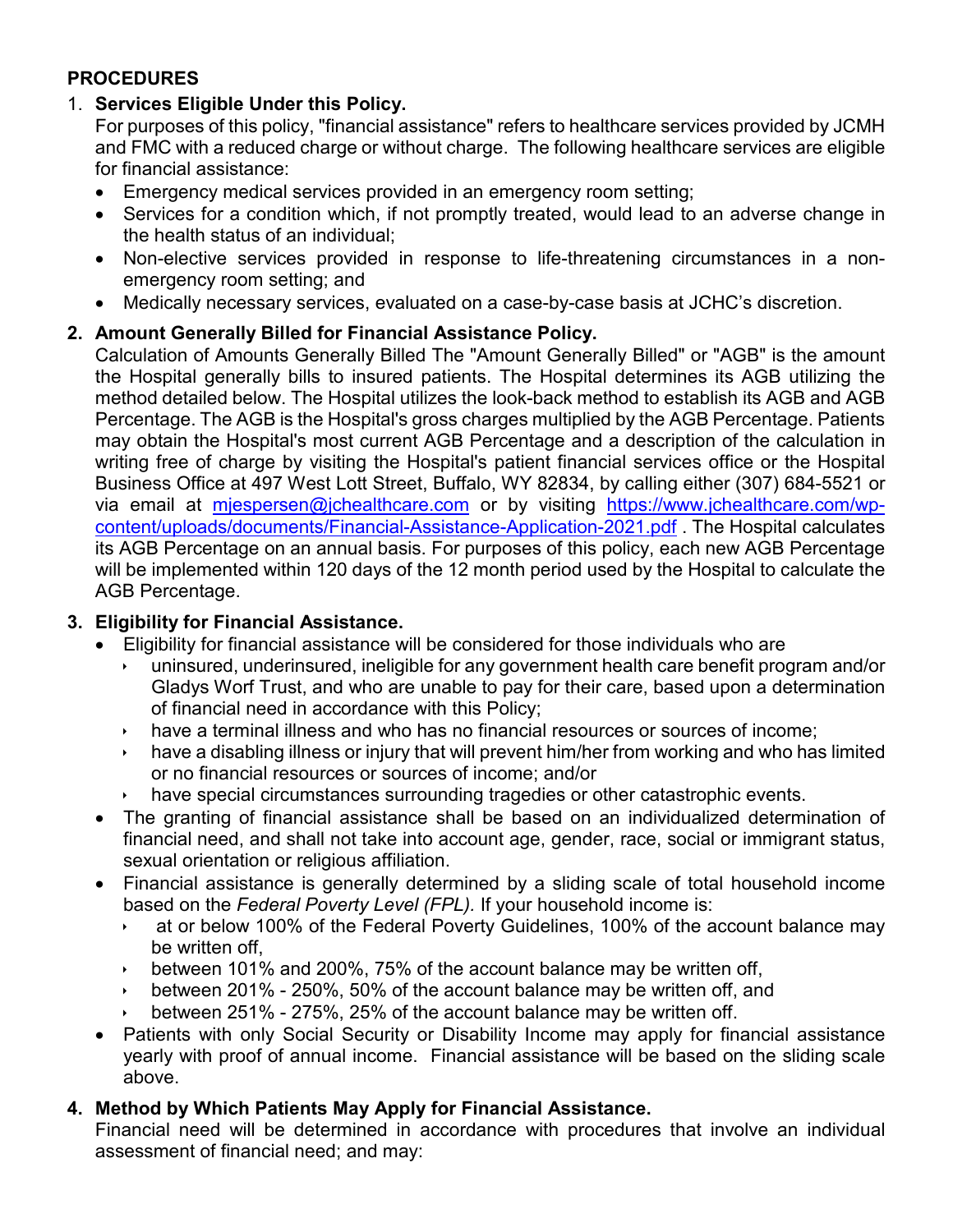- Include an application process, in which the patient, the patient's quarantor or supporting person/persons are required to cooperate and supply personal, financial and other information and documentation relevant to making a determination of financial need (such as but not limited to tax returns, bank statements, proof of assets, etc.);
- Include the use of external publically available data sources that provide information on a patient's or a patient's guarantor's ability to pay (such as credit scoring, tax and property records, etc.);
- Include reasonable efforts by JCHC to explore appropriate alternative sources of payment and coverage from public and private payment programs, and to provide information for patients to apply for such programs;
- Take into account the patient's available assets, and all other financial resources available to the patient; and
- Include a review of the patient's outstanding accounts receivable for prior services rendered and the patient's payment history.
- Patients will be asked to certify all information provided is true. If any information is determined to be false or the patient fails to cooperate with any alternative source of payment all discounts afforded to the patient may be revoked, making the patient or patient's guarantor responsible for the full charges for services rendered.

The determination of the need for financial assistance may be done at any point in the collection cycle. The need for financial assistance shall be re-evaluated after each subsequent time of service if the last financial evaluation was completed more than three (3) months prior, or at any time additional information relevant to the eligibility of the patient for financial assistance becomes known.

Each financial assistance application will be reviewed and signed off by the Financial Assistance Committee. If financial assistance eligibility is determined and the financial assistance adjustment is applied to the patient's account, JCHC Hospital Business Officer Manager, Collection Manager or designee will review each collective batch of accounts and adjustments and then sign off on the top of the batch page indicating review and approval. A summary sheet of the monthly financial assistance write-off totals will be forwarded to the administrator for notification and review. These actions will suffice that all requirements under this policy have been met.

Requests for financial assistance shall be processed promptly and JCHC shall notify the patient or applicant in writing within 30 days of receipt of a completed application and list the reason for the denial, if applicable.

All patient payments received before the account was deemed eligible for financial assistance will be refunded for that episode of care.

### **5. Eligibility Criteria and Amounts Charged to Patients.**

Once a patient has been determined by JCHC to be eligible for financial assistance, that patient shall not be responsible for future bills for that date of service, based on undiscounted gross charges. If a patient is determined to be eligible to receive financial assistance, then the charges will be reduced as per the JCHC sliding scale herein attached. Patients must reapply every ninety (90) days for financial assistance.

### **6. Financial Assistance for Students**

• Students are not eligible for the Financial Assistance set forth in this Policy. Instead, Students with at least 12 credit hours a semester, may apply for an interest-free, \$50 per month payment plan for four years or until they graduate, whichever occurs first. If a patient's spouse or significant other is a student, the patient is only eligible for the student Financial Assistance program as described in this section**.**